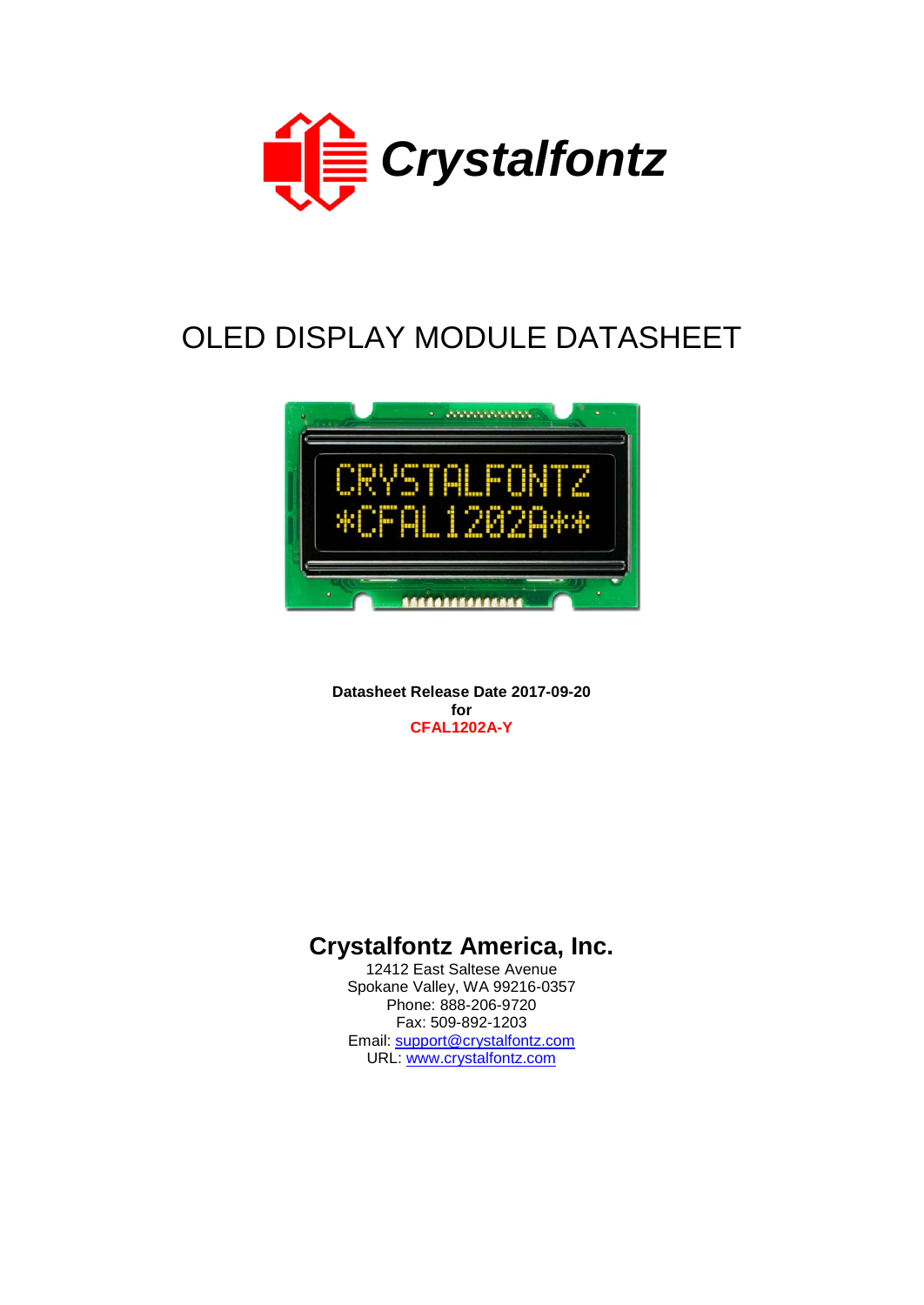

# **CONTENTS**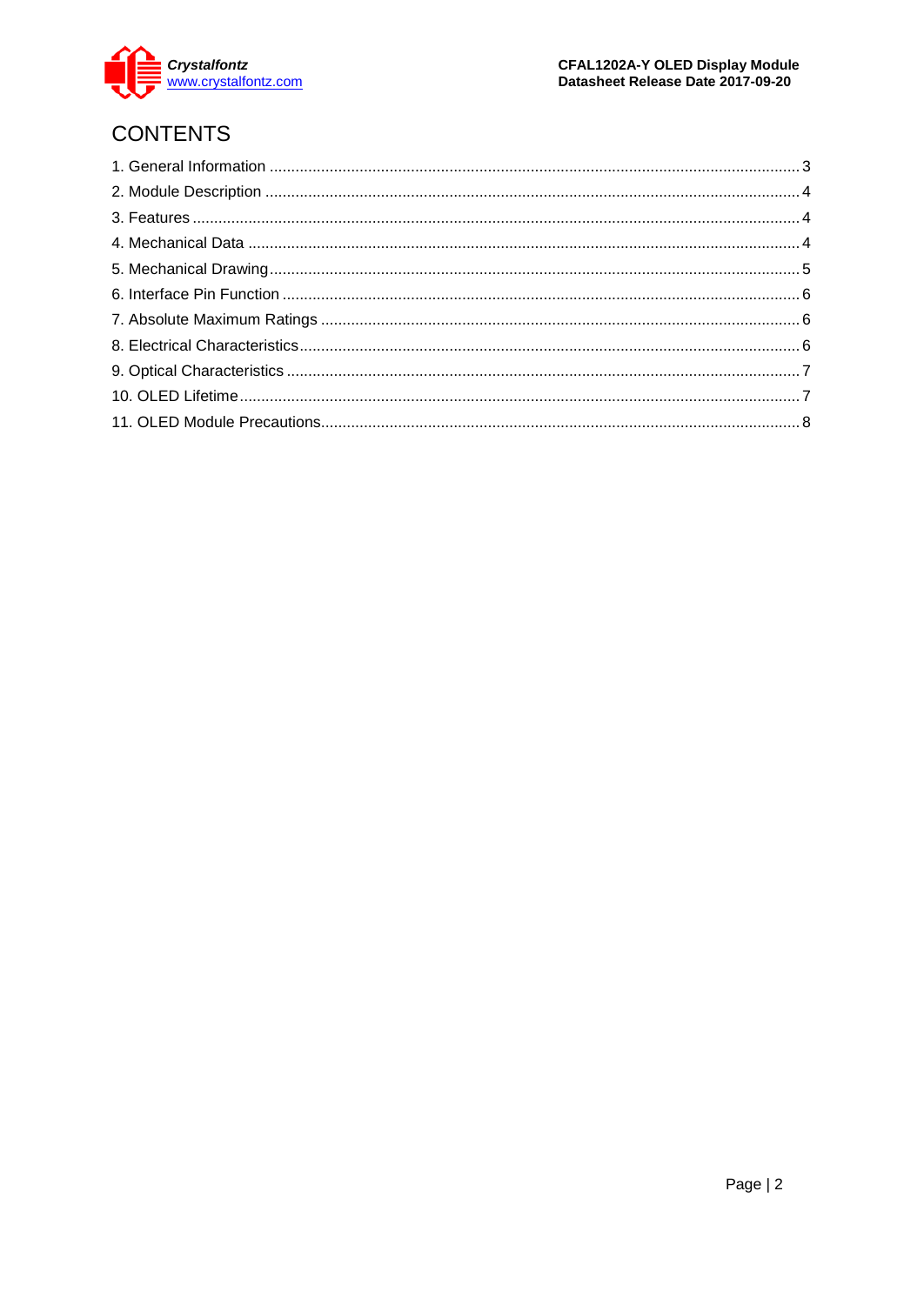

### <span id="page-2-0"></span>**1. General Information**

#### **Datasheet Revision History**

Datasheet Release: **2017-09-20**

### Datasheet for the CFAL1202A-Y OLED graphic display module.

#### **Product Change Notifications**

You can check for or subscribe t[o Part Change Notices](https://www.crystalfontz.com/news/pcn.php) for this display module on our website.

#### **Variations**

Slight variations between lots are normal (e.g., contrast, color, or intensity).

#### **Volatility**

This display module has volatile memory.

#### **Disclaimer**

Certain applications using Crystalfontz America, Inc. products may involve potential risks of death, personal injury, or severe property or environmental damage ("Critical Applications"). CRYSTALFONTZ AMERICA, INC. PRODUCTS ARE NOT DESIGNED, INTENDED, AUTHORIZED, OR WARRANTED TO BE SUITABLE FOR USE IN LIFE-SUPPORT APPLICATIONS, DEVICES OR SYSTEMS OR OTHER CRITICAL APPLICATIONS. Inclusion of Crystalfontz America, Inc. products in such applications is understood to be fully at the risk of the customer. In order to minimize risks associated with customer applications, adequate design and operating safeguards should be provided by the customer to minimize inherent or procedural hazard. Please contact us if you have any questions concerning potential risk applications.

Crystalfontz America, Inc. assumes no liability for applications assistance, customer product design, software performance, or infringements of patents or services described herein. Nor does Crystalfontz America, Inc. warrant or represent that any license, either express or implied, is granted under any patent right, copyright, or other intellectual property right of Crystalfontz America, Inc. covering or relating to any combination, machine, or process in which our products or services might be or are used.

All specifications in datasheets on our website are, to the best of our knowledge, accurate but not guaranteed. Corrections to specifications are made as any inaccuracies are discovered.

Company and product names mentioned in this publication are trademarks or registered trademarks of their respective owners.

Copyright © 2017 by Crystalfontz America, Inc.,12412 East Saltese Avenue, Spokane Valley, WA 99216 U.S.A.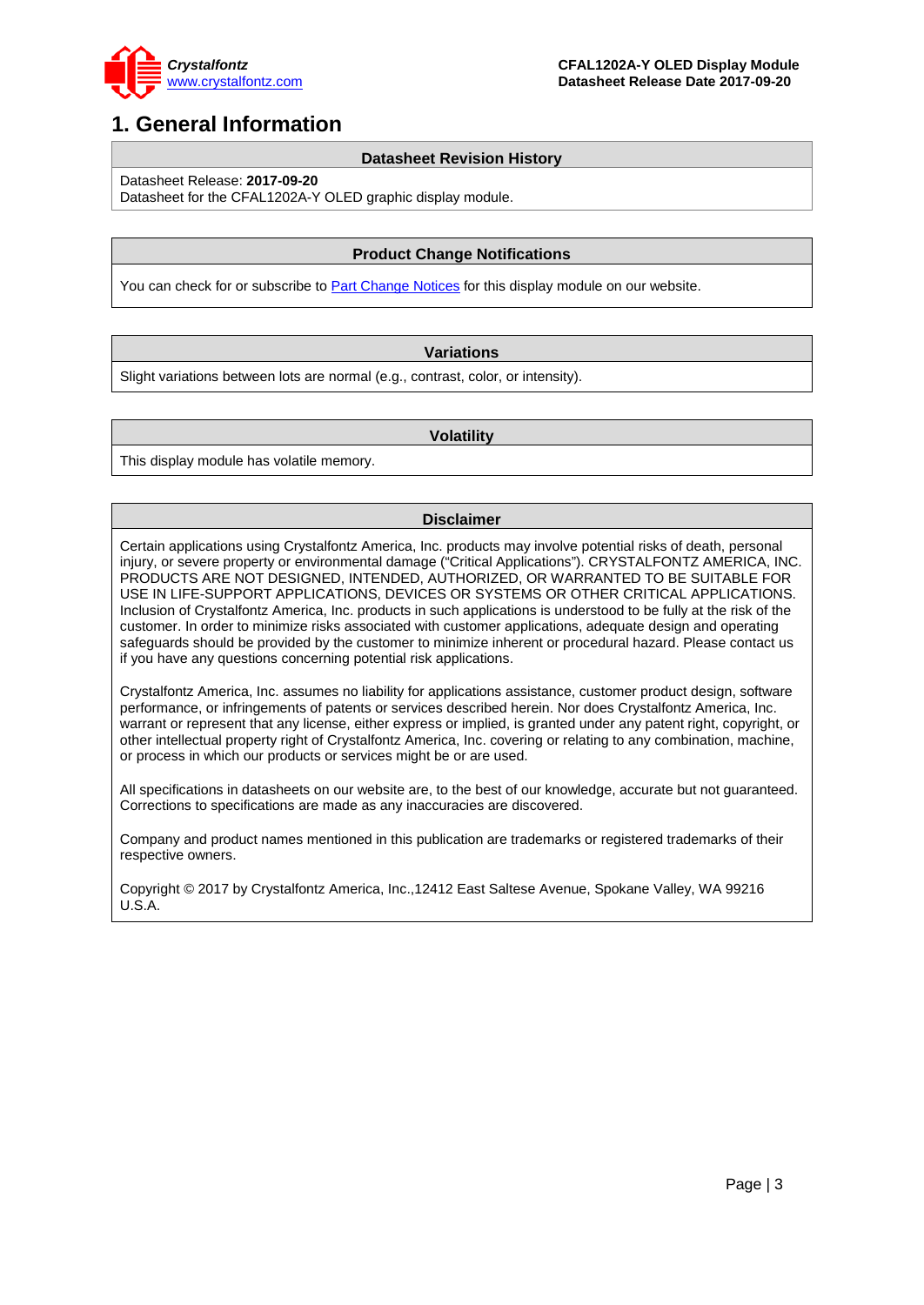

### <span id="page-3-0"></span>**2. Module Description**

This is a yellow OLED character display module with high contrast. This display has fast response times and is self-illuminating with low power consumption. This display has a built-in WS0010 controller.

Please see [Winstar Display WS0010 LCD Controller Datasheet f](https://www.crystalfontz.com/controllers/Winstar%20Display/WS0010/)or further reference.

### <span id="page-3-1"></span>**3. Features**

- 12\*2 Dot Matrix
- Built-in Controller: WS0010 (or equivalent)
- 5V Power Supply
- 1/16 Duty<br>• Polarized
- Polarized
- Operating Temperature: -40° to +80°C
- Storage Temperature: -40° to +80°C
- Interface: 6800, optional 8080 / SPI

### <span id="page-3-2"></span>**4. Mechanical Data**

| <b>Item</b>              | <b>Specification</b><br>(mm)   | <b>Specification</b><br>(inches, reference) |  |
|--------------------------|--------------------------------|---------------------------------------------|--|
| <b>Module Dimensions</b> | 55.7 (W) x 32.0 (H) x 11.0 (D) | 3.858 (W) $x 2.36$ (H) $x 0.394$ (D)        |  |
| Viewing Area             | 46.0 (W) x 14.5 (H)            | 3.032 (W) $\times$ 0.992 (H)                |  |
| Active Area              | 38.95 (W) x 11.80 (H)          | 2.762 (W) x 0.825 (H)                       |  |
| Dot Pitch                | $0.55$ (W) x 0.70 (H)          | $0.023$ (W) x $0.024$ (H)                   |  |
| Dot Size                 | $0.45$ (W) x 0.60 (H)          | $0.021$ (W) x $0.022$ (H)                   |  |
| <b>Character Size</b>    | 2.65 (W) $\times$ 5.50 (H)     | $0.114$ (W) x $0.187$ (H)                   |  |
| <b>Character Pitch</b>   | $3.30 \ (W) \times 6.30 \ (H)$ | $0.139$ (W) x $0.213$ (H)                   |  |
| Weight (Typical)         | 18 grams                       | 0.63 ounces                                 |  |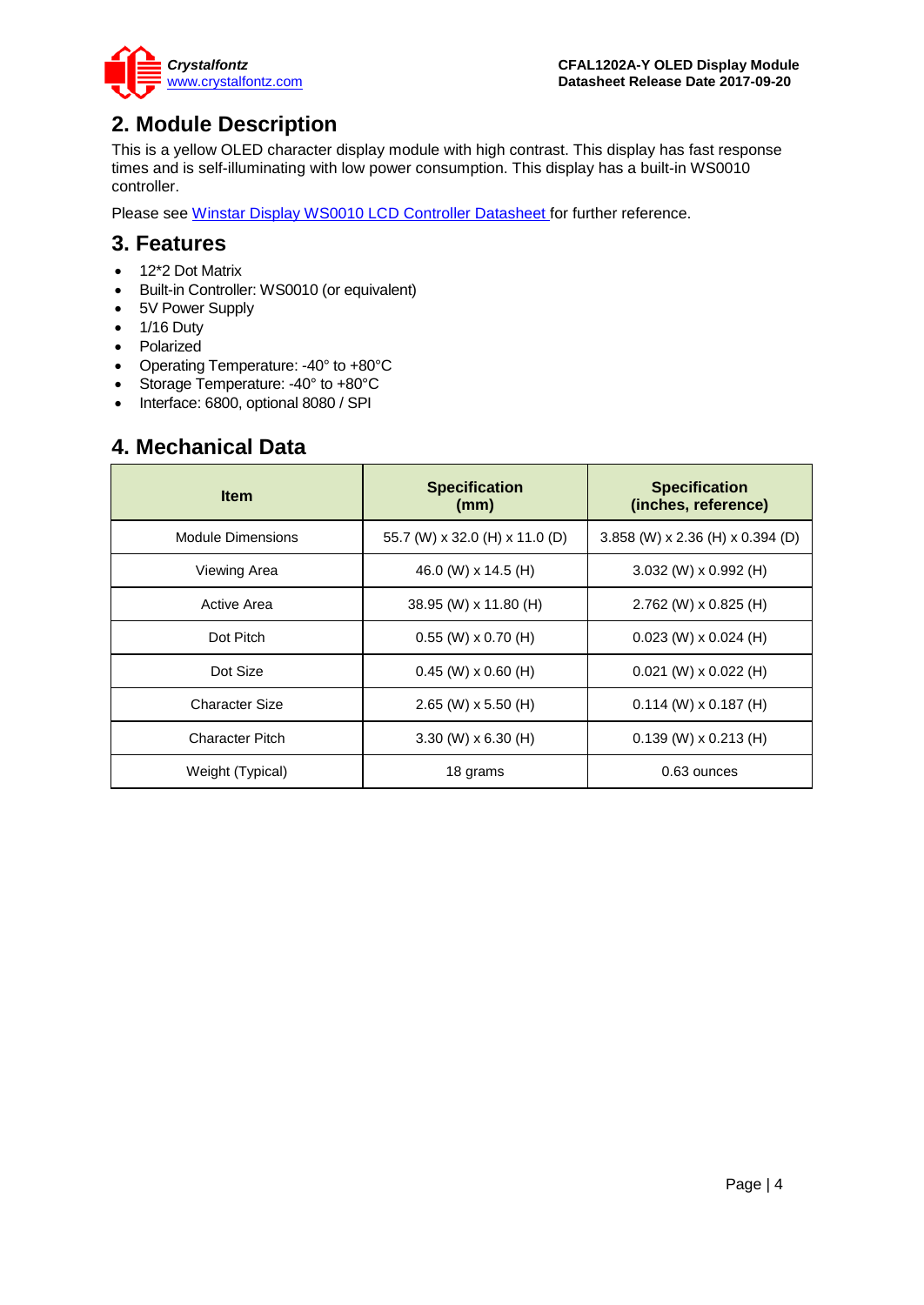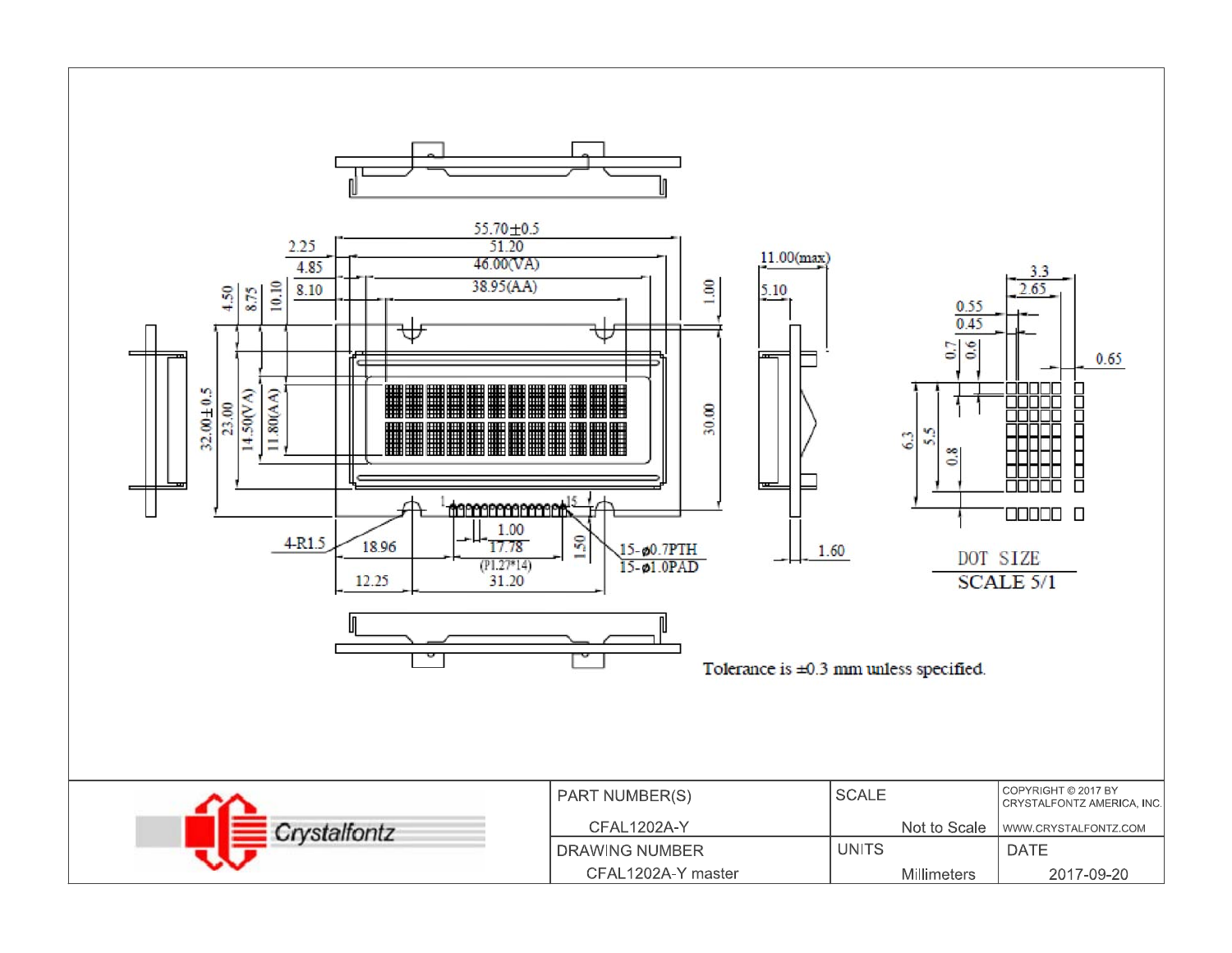

### <span id="page-5-0"></span>**6. Interface Pin Function**

| Pin No.        | <b>Symbol</b>          | Level                    | <b>Function</b>                                                     |
|----------------|------------------------|--------------------------|---------------------------------------------------------------------|
| 1              | Vss                    | 0v                       | Ground                                                              |
| $\overline{2}$ | <b>V</b> <sub>DD</sub> | 5.0 <sub>v</sub>         | Supply Voltage for Logic                                            |
| 3              | NC.                    | $\overline{\phantom{a}}$ | No Connection                                                       |
| 4              | <b>RS</b>              | H/L                      | H: Data<br>L: Instruction Code                                      |
| 5              | R/W                    | H/L                      | H: Read (Module $\longrightarrow$ MPU)<br>H: Write (MPU < - Module) |
| 6              | E.                     | $H, H \rightarrow L$     | Chip Enable Signal                                                  |
| $\overline{7}$ | DB <sub>0</sub>        | H/L                      | Data Bus                                                            |
| 8              | DB <sub>1</sub>        | H/L                      | Data Bus                                                            |
| 9              | DB <sub>2</sub>        | H/L                      | Data Bus                                                            |
| 10             | DB <sub>3</sub>        | H/L                      | Data Bus                                                            |
| 11             | DB4                    | H/L                      | Data Bus                                                            |
| 12             | DB <sub>5</sub>        | H/L                      | Data Bus                                                            |
| 13             | DB <sub>6</sub>        | H/L                      | Data Bus                                                            |
| 14             | DB7                    | H/L                      | Data Bus                                                            |
| 15             | <b>NC</b>              | -                        | No Connection                                                       |

### <span id="page-5-1"></span>**7. Absolute Maximum Ratings**

| <b>Parameter</b>             | <b>Symbol</b>              | Min    | <b>Max</b> | Unit | <b>Notes</b> |
|------------------------------|----------------------------|--------|------------|------|--------------|
| Supply Voltage for Logic     | V <sub>DD</sub> -Vss       | $-0.3$ | 5.3        |      | (1)(2)       |
| <b>Operating Temperature</b> | Тор                        | -40    | +80        | °C   | -            |
| <b>Storage Temperature</b>   | $\mathsf{T}_{\texttt{ST}}$ | -40    | +80        | °C   | -            |

*Notes:*

*(1) These are stress ratings only. Extended exposure to the absolute maximum ratings listed above may affect device reliability or cause permanent damage.* 

*(2) Functional operation should be restricted to the limits in the Electrical Characteristics table below.*

# <span id="page-5-2"></span>**8. Electrical Characteristics**

| <b>Item</b>              | <b>Symbol</b>                    | <b>Condition</b>        | <b>Min</b>     | <b>Typ</b> | <b>Max</b>            | Unit   |
|--------------------------|----------------------------------|-------------------------|----------------|------------|-----------------------|--------|
| Supply Voltage for Logic | V <sub>DD</sub> -V <sub>SS</sub> | ٠                       | 4.8            | 5.0        | 5.3                   | V      |
| High-level Input         | Vıн                              | -                       | $0.8 V_{DD}$   |            | <b>V<sub>DD</sub></b> | $\vee$ |
| Low-level Input          | Vil                              | ٠                       | <b>GND</b>     | ۰          | $0.2$ $V_{DD}$        | V      |
| High-level Output        | Vон                              | $I_{OH} = 0.5$ mA       | $0.8$ $V_{DD}$ |            | <b>V<sub>DD</sub></b> | $\vee$ |
| Low-level Output         | VOL                              | $I_{\text{O}} = 0.5$ mA | <b>GND</b>     |            | $0.2$ V <sub>DD</sub> | $\vee$ |
| <b>Supply Current</b>    | <b>I</b> <sub>DD</sub>           | $V_{DD} = 5v$           | 28             | 30         | 38                    | mA     |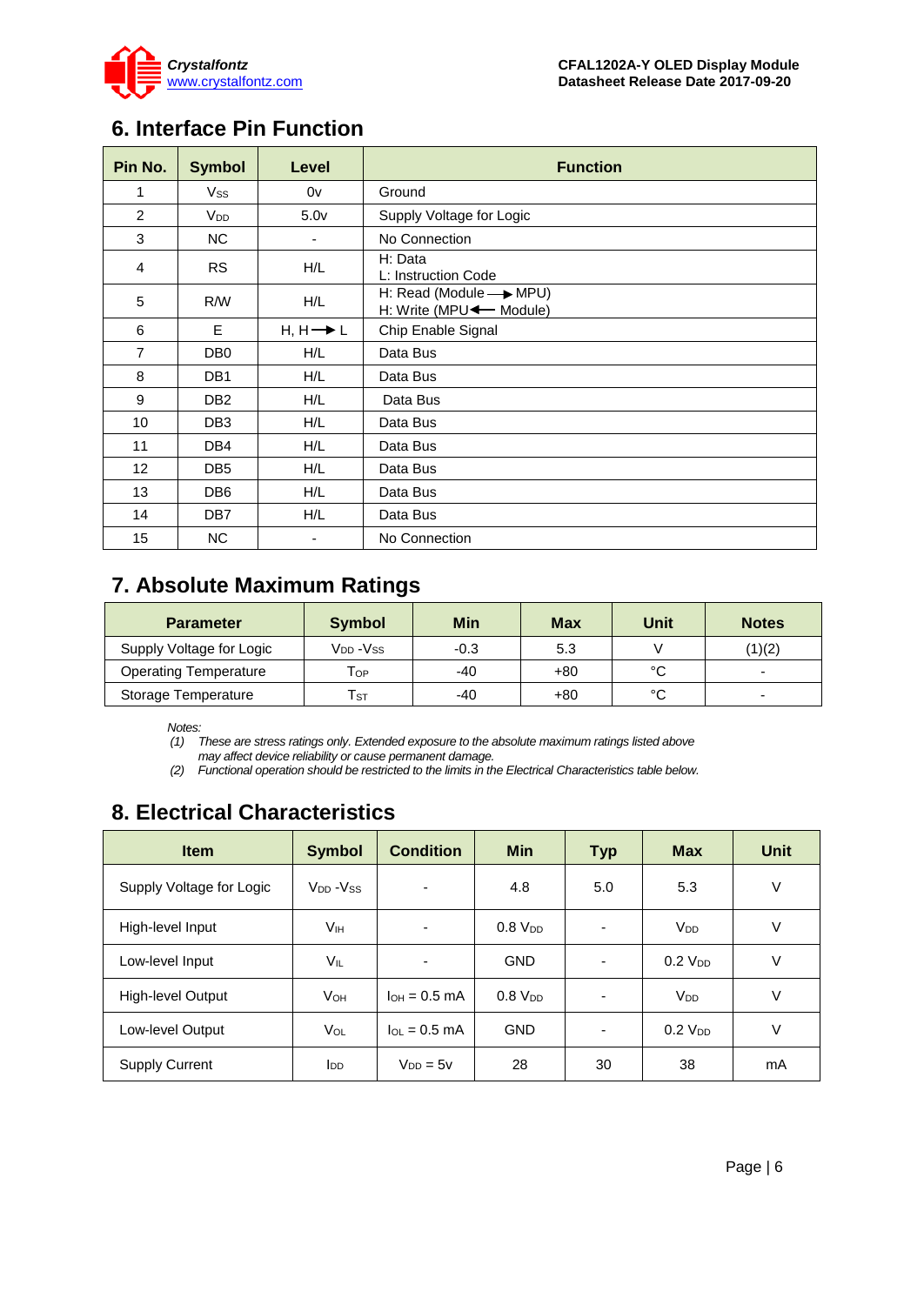

# <span id="page-6-0"></span>**9. Optical Characteristics**

| <b>Item</b>                             | <b>Symbol</b> | <b>Condition</b> | <b>Min</b> | <b>Typ</b> | <b>Max</b> | <b>Unit</b>       |
|-----------------------------------------|---------------|------------------|------------|------------|------------|-------------------|
| View Angle                              | (V)θ          |                  | 160        |            |            | deg               |
|                                         | (Н)ф          |                  | 160        | -          |            |                   |
| Contrast Ratio                          | CR.           | Dark             | 2000:1     |            |            | deg               |
|                                         | T rise        | ۰.               |            | 10         |            |                   |
| Response Time                           | T fall        |                  |            | 10         |            | μs                |
| Display with 50% Check Board Brightness |               |                  | 100        | 120        |            | cd/m <sup>2</sup> |
| CIEx (Yellow)                           |               | (CIE1931)        | 0.45       | 0.47       | 0.49       | ٠                 |
| CIEy (Yellow)                           |               | (CIE1931)        | 0.48       | 0.50       | 0.52       |                   |



# <span id="page-6-1"></span>**10. OLED Lifetime**

| <b>Item</b>               | Min<br><b>Conditions</b>                                                            |             | <b>Typ</b>   | <b>Notes</b> |
|---------------------------|-------------------------------------------------------------------------------------|-------------|--------------|--------------|
| <b>Operating Lifetime</b> | $Ta = 25^{\circ}C$<br>Initial 50% check<br>board brightness<br><b>Typical Value</b> | 80,000 Hrs. | 100,000 Hrs. | (1)(2)(3)    |

*Notes:* 

*(1) Lifetime is defined as the amount of time when the luminance has decayed to <50% of the initial value.*

*(2) This analysis method uses life data obtained under accelerated conditions to extrapolate an estimated Probability Density Function (PDF) for the product under normal use conditions.*

*(3) Screen saving mode will extend OLED lifetime.*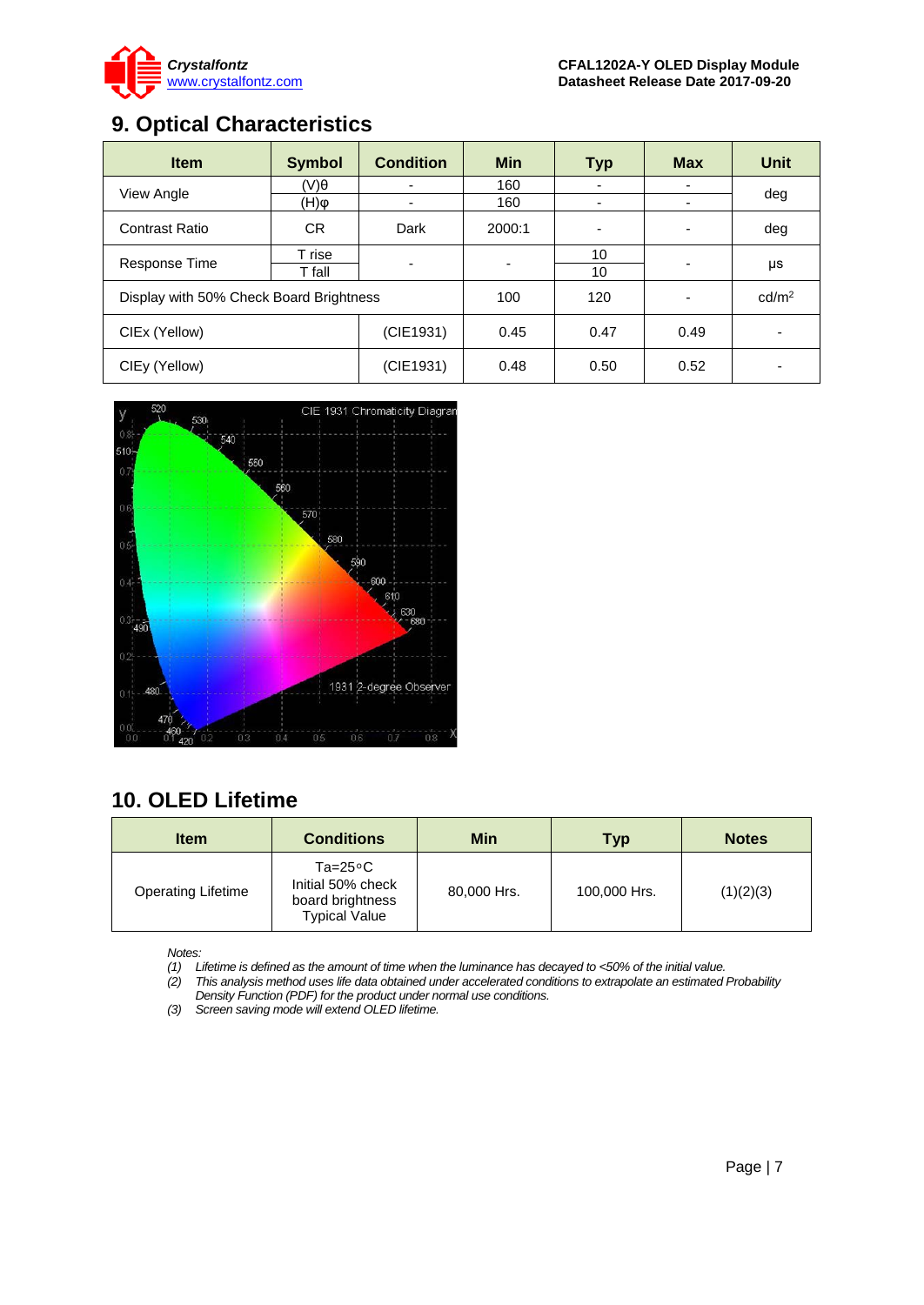

# <span id="page-7-0"></span>**11. OLED Module Precautions**

The precautions below should be followed when using OLED modules to help ensure personal safety, module performance, and compliance of environmental regulations.

#### **11.1. Modules**

- Avoid applying excessive shocks to module or making any alterations or modifications to it.
- Do not make extra holes on the printed circuit board, modify its shape or change the components of OLED display module.
- Do not disassemble the OLED display module.
- Do not operate the OLED display module above the absolute maximum rating.
- Do not drop, bend or twist the OLED display module.
- Soldering: only to the I/O terminals.
- Store in an anti-static electricity container and clean environment.
- It is common to use the "screen saver" to extend the lifetime of the OLED display module.
	- o Do not use the fixed information for long periods of time in real application.
	- o Do not use fixed information in OLED panel for long periods of time to extend "screen burn" effect time.
- Crystalfontz has the right to change the passive components, including R2 and R3 adjust resistors. (Resistors, capacitors and other passive components will have different appearance and color caused by the different supplier.)
- Crystalfontz have the right to change the PCB Rev. (In order to satisfy the supplying stability, management optimization and the best product performance, etc., under the premise of not affecting the electrical characteristics and external dimensions, Crystalfontz has the right to modify the version.).

### **11.2. Handling Precautions**

- Since the display panel is made of glass, do not apply mechanical impacts such as dropping from a high position.
- If the display panel is accidently broken, and the internal organic substance leaks out, be careful not to inhale or touch the organic substance.
- If pressure is applied to the display surface or its neighborhood of the OLED display module, the cell structure may be damaged, so be careful not to apply pressure to these sections.
- The polarizer covering the surface of the OLED display module is soft and can be easily scratched. Please be careful when handling the OLED display module.
- Clean the surface of the polarizer covering the OLED display module if it becomes soiled using following adhesion tape.
	- o Scotch Mending Tape No. 810 or an equivalent
	- o Never breathe the soiled surface or wipe the surface using a cloth containing solvent such as ethyl alcohol, since the surface of the polarizer will become cloudy.
	- o The following liquids/solvents may spoil the polarizer:
		- Water
		- **Ketone**
		- Aromatic Solvents
- Hold the OLED display module very carefully when placing the OLED display module into the system housing.
- Do not apply excessive stress or pressure to the OLED display module. And, do not over bend the film with electrode pattern layouts. These stresses will influence the display performance. Also, be sure to secure the sufficient rigidity for the outer cases.

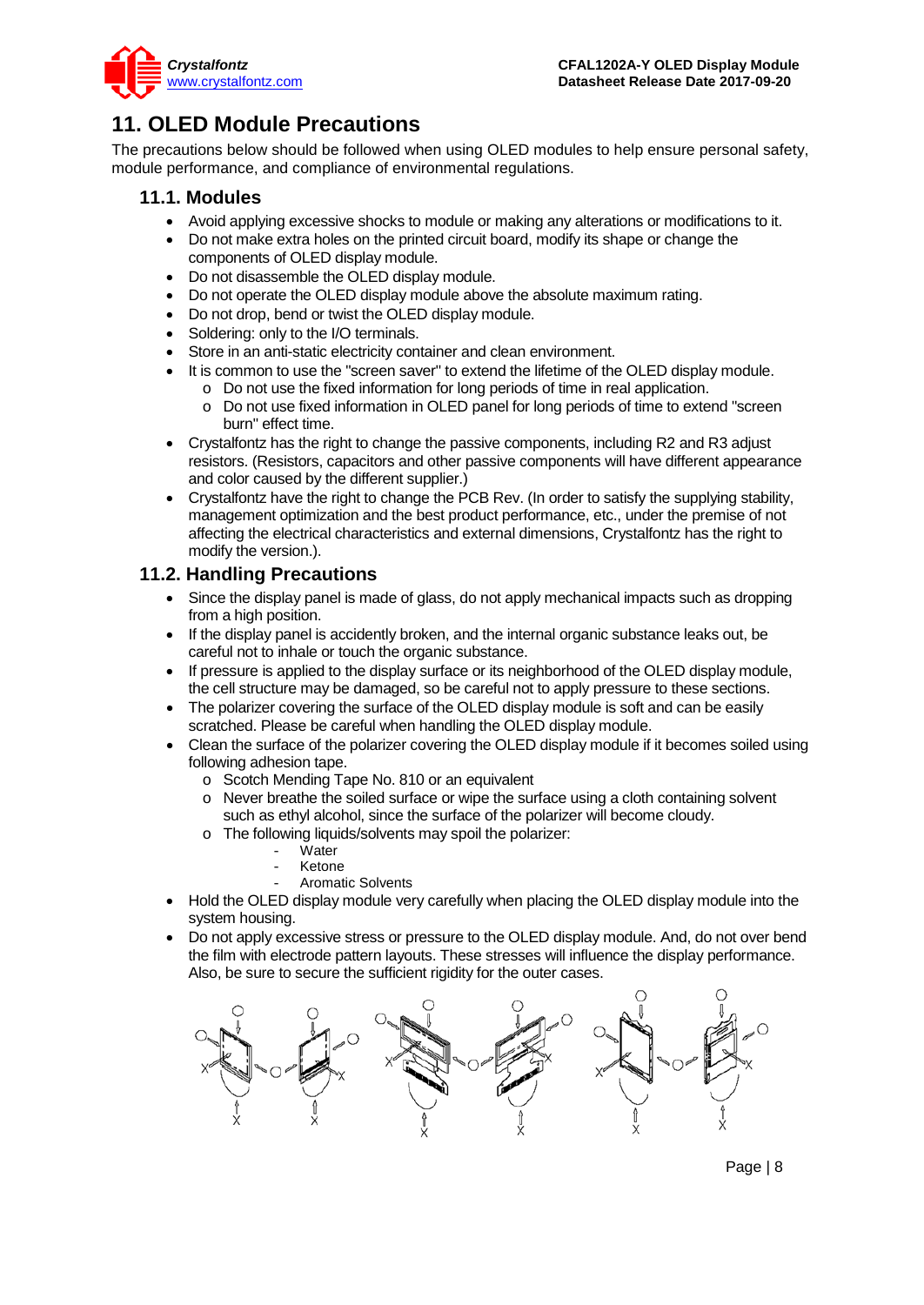

- Do not apply stress to the LSI chips and the surrounding molded sections.
- Do not disassemble or modify the OLED display module.
- Do not apply input signals while the logic power is off.
- Pay sufficient attention to the working environments when handing the OLED display module to prevent occurrence of element breakage accidents by static electricity.
	- o Be sure to make human body grounding when handling OLED display modules.
	- o Be sure to ground tools to use for assembly such as soldering irons.
	- o To suppress generation of static electricity, avoid carrying out assembly work under dry environments.
	- $\circ$  Protective film is being applied to the surface of the display panel of the OLED display module. Be careful since static electricity may be generated when exfoliating the protective film.
- Protection film is being applied to the surface of the display panel and removes the protection film before assembling it. At this time, if the OLED display module has been stored for a long period of time, residue adhesive material of the protection film may remain on the surface of the display panel after the film has been removed. In such a case, remove the residue material by the method discussed above.
- If electric current is applied when the OLED display module is being dewed or when it is placed under high humidity environments, the electrodes may become corroded. If this happens proceed with caution when handling the OLED display module.

#### **11.3. Storage Precautions**

- When storing the OLED display modules put them in static electricity preventive bags to avoid exposure to direct sunlight and fluorescent lamps. Also avoid high temperature and high humidity environments and low temperatures (less than 0°C) environments. (We recommend you store these modules in the packaged state when they were shipped from Crystalfontz). Be careful not to let water drops adhere to the packages or bags, and do not let dew gather on them.
- If electric current is applied when water drops are adhering to the surface of the OLED display module the OLED display module may have become dewed. If a dewed OLED display module is placed under high humidity environments it may cause the electrodes to become corroded. If this happens proceed with caution when handling the OLED display module.

#### **11.4. Designing Precautions**

- The absolute maximum ratings are the ratings that cannot be exceeded for OLED display module. If these values are exceeded, panel damage may happen.
- To prevent occurrence of malfunctioning by noise pay attention to satisfy the V<sub>II</sub> and V<sub>IH</sub> specifications and, at the same time, to make the signal line cable as short as possible.
- We recommend that you install excess current preventive unit (fuses, etc.) to the power circuit (V<sub>DD</sub>). (Recommend value: 0.5A)
- Pay sufficient attention to avoid occurrence of mutual noise interference with the neighboring devices.
- As for EMI, take necessary measures on the equipment side.
- When fastening the OLED display module, fasten the external plastic housing section.
- If the power supply to the OLED display module is forcibly shut down, by such errors as taking out the main battery while the OLED display panel is in operation, we cannot guarantee the quality of this OLED display module.
	- o Connection (contact) to any other potential than the above may lead to rupture of the IC.

#### **11.5. Disposing Precautions**

• Request the qualified companies to handle the industrial wastes when disposing of the OLED display modules. Or, when burning them, be sure to observe the environmental and hygienic laws and regulations.

#### **11.6. Other Precautions**

- When an OLED display module is operated for a long period of time with a fixed pattern, the fixed pattern may remain as an after image or a slight contrast deviation may occur.
	- $\circ$  If the operation is interrupted and left unused for a while, normal state can be restored.
	- o This will not cause a problem in the reliability of the module.